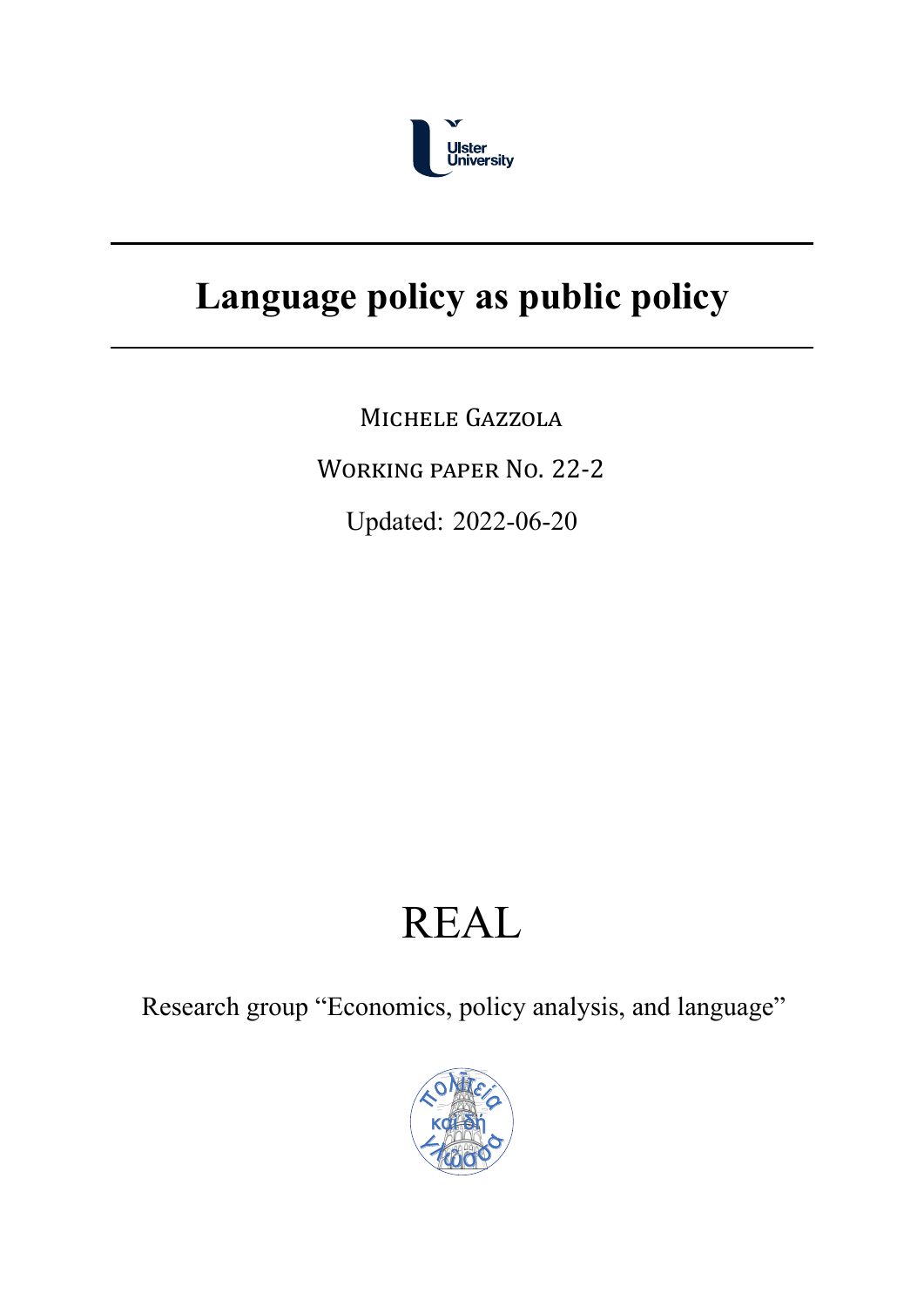### Language policy as public policy\*

MICHELE GAZZOLA<sup>†</sup>

#### **Abstract**

This chapter presents and discusses the public policy approach to Language Policy and Planning (LPP). It presents to an audience of applied linguists, sociolinguists, and decision makers key concepts in public policy studies, such as policy cycle, programme theory, policy instruments, and evaluation. It describes how they can be applied to LPP. This chapter can also be useful for students in public policy, public administration, and political science as well as economics and political philosophy who are interested in approaching studies in language policy from this specific perspective. It contributes to restoring the theoretical and epistemological links between LPP research and public policy studies that have gradually weakened after the "critical turn" in LPP.

#### **Resumo**

Ĉi tiu ĉapitro prezentas kaj diskutas la publikpolitikan aliron al Lingva Politiko kaj Planado (LPP). Ĝi prezentas al publiko de aplikataj lingvistoj, sociolingvistoj kaj decidantoj ŝlosilajn konceptojn en publikpolitikaj studoj, kiel politika ciklo, programteorio, politikaj instrumentoj kaj taksado. Ĝi priskribas kiel ili povas esti aplikitaj al LPP. Ĉi tiu ĉapitro ankaŭ povas esti utila por studentoj pri publika politiko, publika administrado kaj politika scienco kaj ankaŭ pri ekonomio kaj politika filozofio, kiuj interesiĝas al studoj pri lingvopolitiko el tiu ĉi specifa perspektivo. Ĝi kontribuas al restarigo de la teoriaj kaj epistemologiaj ligoj inter LPP-esplorado kaj publikpolitikaj studoj kiuj iom post iom malfortiĝis post la «kritika turno» en LPP.

†School of Applied Social and Policy Sciences, Ulster University REAL – Research group "Economics, policy analysis, and language"

Email: *[m.gazzola@ulster.ac.uk](mailto:m.gazzola@ulster.ac.uk)*

<sup>\*</sup>This essay will be published as:

GAZZOLA, MICHELE (2022). "Language policy as public policy". In: *Epistemological and theoretical foundations in language policy and planning*. Edited by MICHELE GAZZOLA, FEDERICO GOBBO, DAVID CASSELS JOHNSON, and JORGE ANTONIO LEONI DE LEÓN. Basingstoke: Palgrave McMillian. Forthcoming.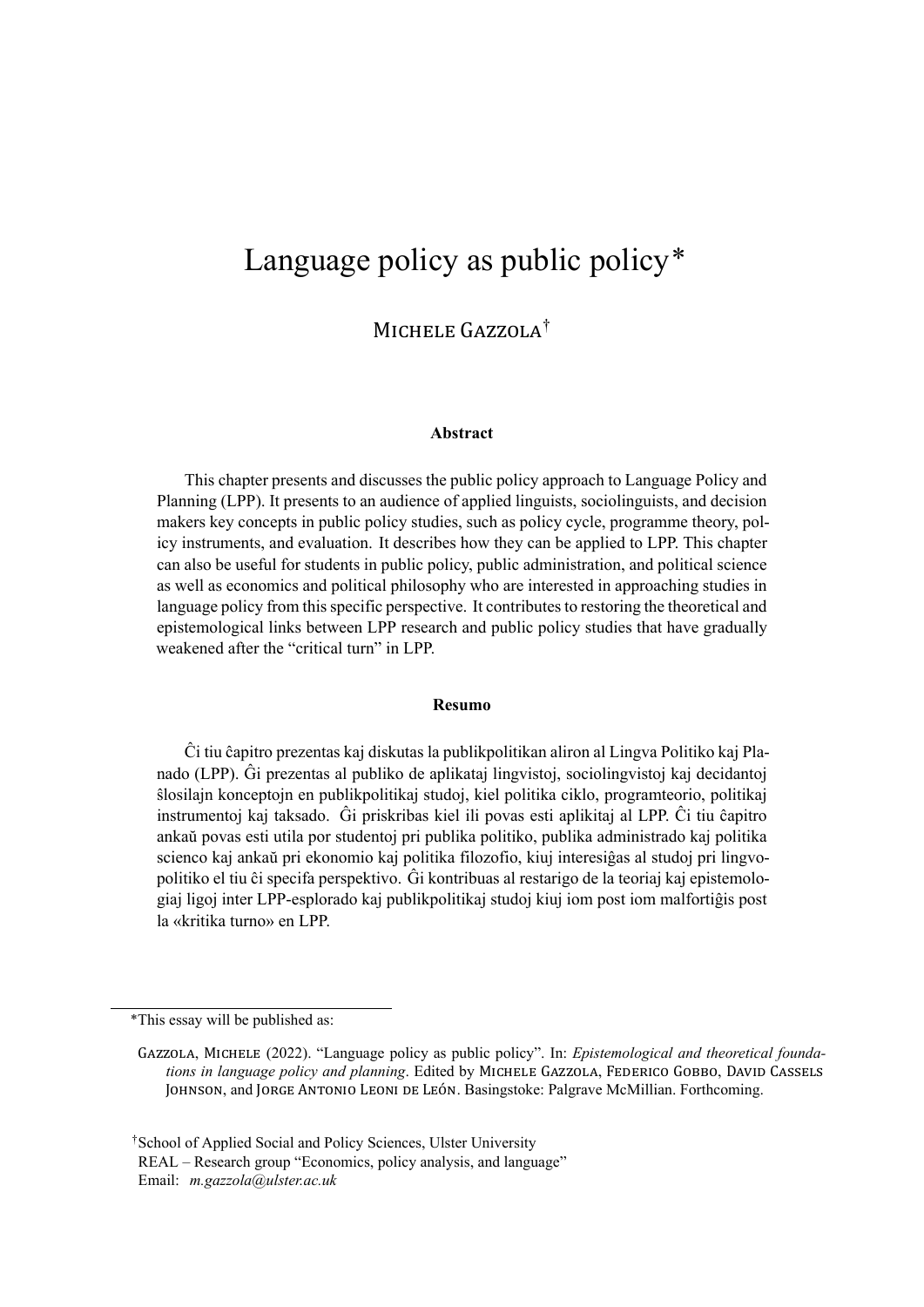#### <span id="page-2-0"></span>1. Introduction

 This chapter presents and discusses the public policy approach to language policy and planning (LPP). It reviews some central concepts in public policy studies, such as policy cycle, programme theory, policy instruments, and evaluation, and it explains how they can be applied to LPP. Although this contribution has been written primarily for an audience of applied linguists, sociolinguists, and decision makers, it can also be useful for students in public policy and administration, and political science, economics and political philosophy who are interested in approaching LPP from this specific perspective.

perspective.<br>This contribution starts from the observation that language policy can be studied like other well- established forms of public policy/social policy in areas such as the environment, income support, transportation, education, or healthcare. From this perspective, language policy can be defined as a public policy aimed at addressing a social, economic, political, or organisational issue related to the management of linguistic diversity in a given territory. Language policy, therefore, is a response by the government to an issue politically defined as collective in nature involving language or languages. While language policy obviously deals with language(s), it is "ultimately oriented towards non- linguistic ends" (Cooper 1989: 35). For example, the target of language policies protecting and promoting minority languages is not only language as such, but also (and more importantly) the community of speakers and the protection and promotion of their political and cultural rights to use the language in social life. Interventions on behalf of the minority language –e.g., orthographic reform, the written standardisation of an oral code, or the production of a new official vocabulary – is not an end in itself, but rather it is functional and propaedeutic to creating the conditions for its greater use in society (see Gobbo, this volume).

 This chapter contributes to restoring the theoretical and epistemological links between LPP research and public policy studies, which have gradually weakened after the 'critical turn' in LPP (see the introduction to this volume). Although the importance of the public policy approach in LPP was already clear from the origins of the discipline, still too little attention has been paid to the operational and organisational aspects of LPP, including "the development, implementation, and evaluation of specific language policies" (Ricento 2006: 18).<sup>1</sup> As Leigh Oakes observes,

 the critical and ethnographic turns have undeniably allowed LPP to make important theoretical and methodological advances over the last six decades. Nonetheless, as LPP has matured as a field of academic inquiry with its own intellectual objectives and specialised vocabulary, it has arguably also drifted further away from the concerns of policymakers and public policy practitioners needing to make and justify choices about language. In order to help realise the transformative aspirations expressed especially by critical approaches to LPP, the field would do well to find ways to reconnect with these groups, to decrease, not increase, the gap between research and practice already noted in the pioneer years. The way forward lies perhaps not in a new *turn* so much as a *re*turn; or more specifically, a rediscovery of the field's more pragmatic and outward-looking origins (Oakes 2022, forthcoming).

 $<sup>1</sup>$  The inadequate relationship between language planning and other social sciences has been stressed by several authors</sup> (see Tollefson 2008: 9 for a review).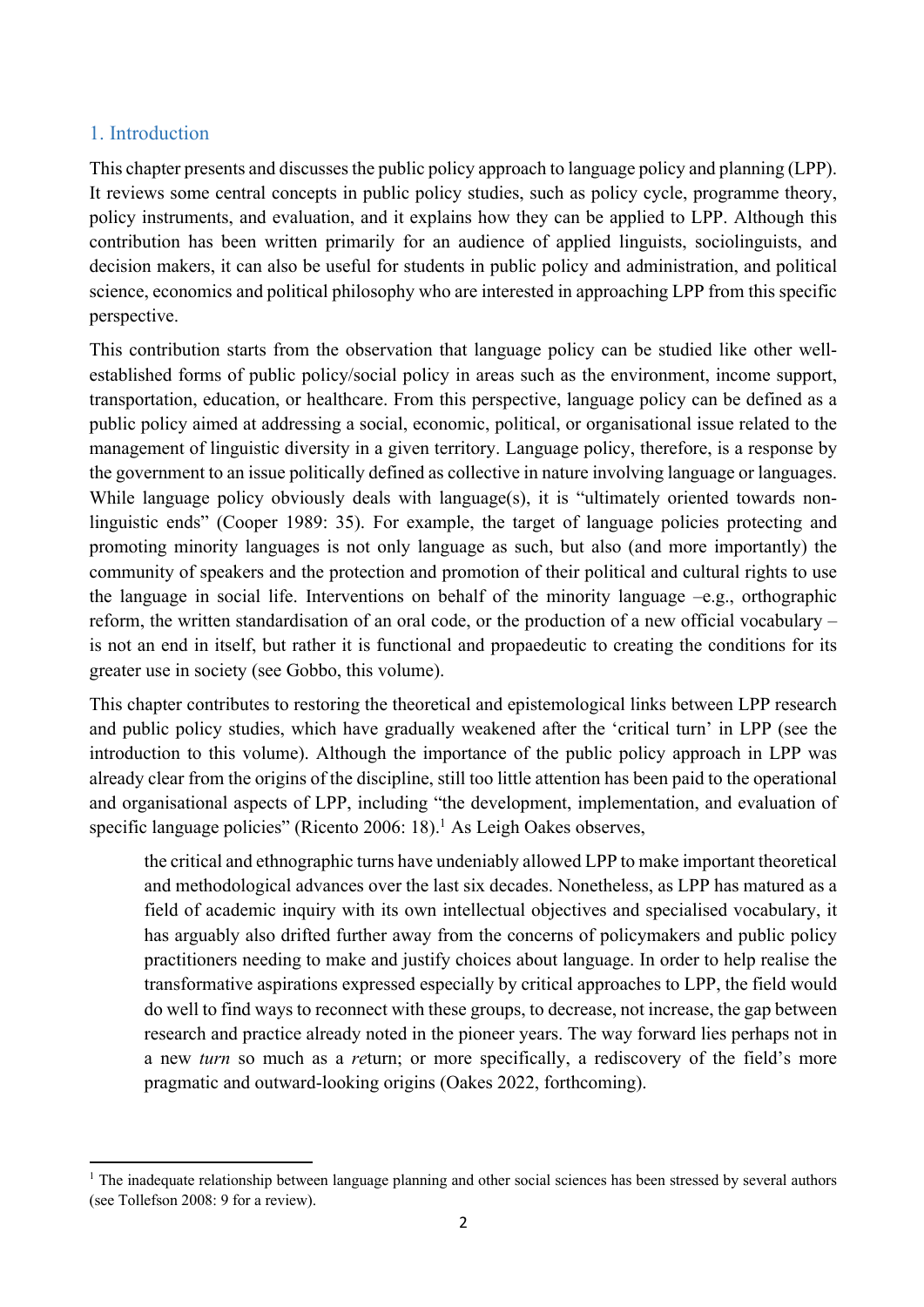As already explained in the introduction of this book, language policy affects the structure (or corpus), the functions (or status), and the acquisition of a language. This chapter focuses on the last two aspects of language planning (see Gobbo, this volume for corpus planning), and it is organised as follows: Section 2 clarifies the epistemological and theoretical implications of studying language policy as a public policy. Section 3 presents the fundamental framework used in public policy studies to study public policies, that is, the policy cycle model, and it explains the extent to which the different disciplines involved in LPP can contribute to the understanding of each stage of the cycle. Section 4 completes the discussion by examining the relationships between the public policy approach to LPP and the study language policy at the meso level, as well as of other types of public policy. The last section concludes.

#### 2 Public Policy and Language Practices

 In Rubin and Jernudd's 'classic' definition of language planning, language policy is defined as an attempt to solve a 'language problem':

 language planning is focused on problem-solving and is characterised by the formulation and evaluation of alternatives for language problems to find the best (or optimal, most efficient) decision. In all cases it is future-oriented; that is, the outcomes of policies and strategies must be specified in advance of action taken (1971b: xvi, quoted in Jernudd and Nekvapil 2012: 16).

 Rubin and Jernudd's definition is consistent with modern definitions of public policy. For example Knoepfel, Larrue, Varone, and Hill's define a public policy as "a series of intentionally coherent decisions or activities taken or carried out by different public—and sometimes private actors—, whose resources, institutional links and interests vary, with a view to resolving in a targeted manner a problem that is politically defined as collective in nature" (2007: 24). The term 'problem' in Rubin and Jernudd's defintion must be interpreted as 'issue' or 'question'. There is nothing intrisincly negative in linguistic diversity, but only social, political or economic issues associated with its management.<sup>2</sup> There are, of course, many definitions of public policy in the literature, and it would be tedious to report them here. Instead, it is more interesting to concentrate on some common elements of the various definitions of public policy (see Howlett *et al.* 2020: 1-19).Firstly, the primary agent of public policy is the *government*, at different institutional levels, since it has the ability and the legitimacy to make authoritative collective decisions on behalf of citizens. This of course does not exclude private actors from playing a role in the policy process (see Section 4). It is important to recall that the term 'government', in its broadest sense, refers to the institutional processes through which collective (and usually binding) decisions are made, and it is not necessarily restricted to 'the government of the day' in the sense of 'the executive' (Heywood 2019). Decisions made by local authorities, e.g., in the field of education, are also a relevant object of public policy studies. Secondly, policy making is about making choices to do something or nothing to address a public problem/issue. If abstaining from doing something is a deliberate decision, then also 'doing nothing' is a public policy. Thirdly, the content of a policy is made of a selection of *goals* and of *means* to achieve them. Public policy, therefore, is *goal-oriented*. Finally, decisions are always made under constraints, and these constraints can be either technical (e.g., feasibility, state of knowledge) or political (e.g., norms,

 $2$  This does not mean that linguistic diversity has not been or cannot interpreted this way. For example, linguistic diversity has been interpreted as something inherently problematic and impractical in the early stages of the decolonisation process (see introduction, this volume).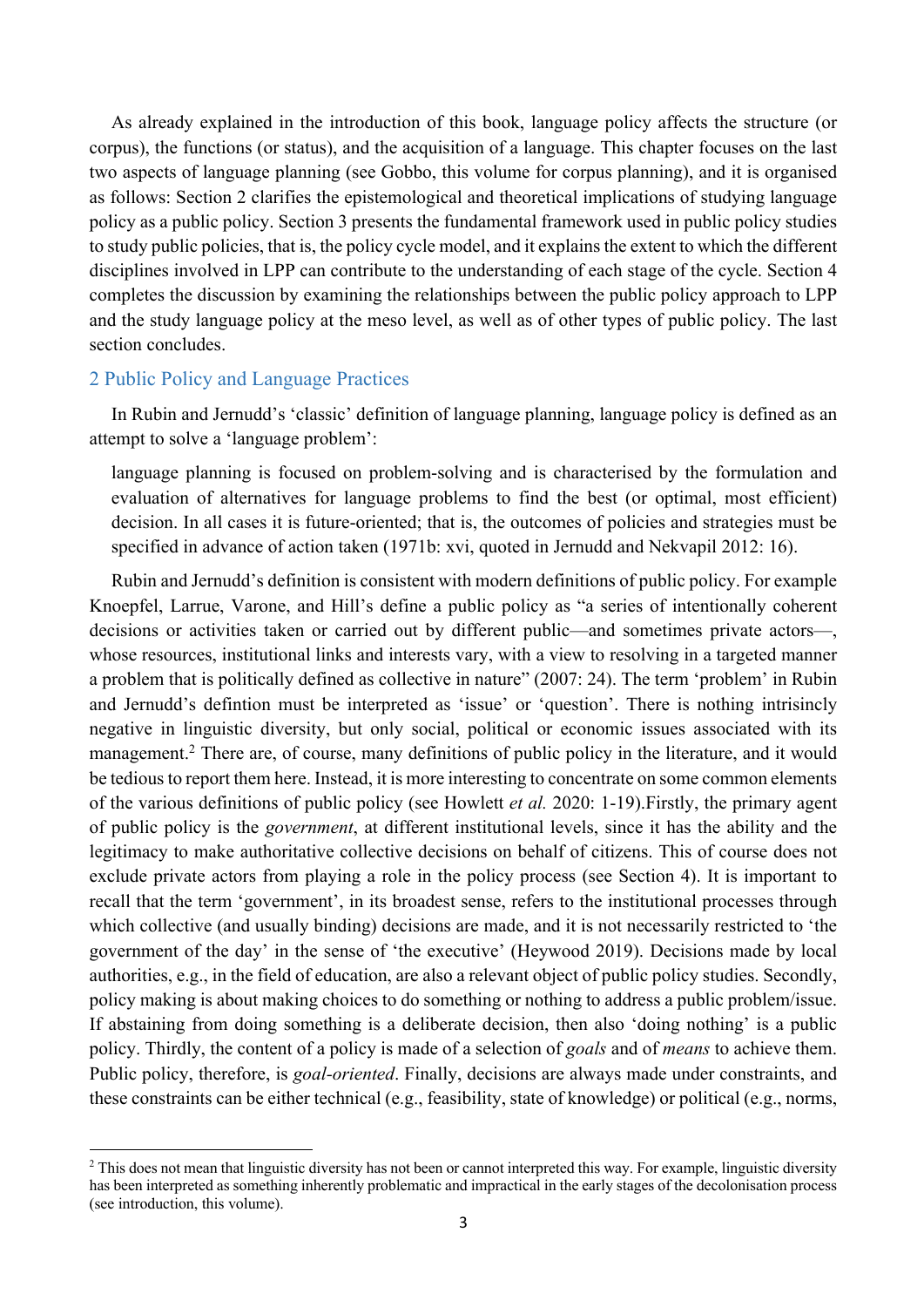values and ideas). The level of constraints determines the capacity of government to implement policies.

 While in classic LPP, as shown in the introduction to this book, language policy is clearly viewed as a type of public policy designed and implemented directly or indirectly by government, contemporary definitions of language policy encompass virtually any actor in society who, at any level, tries to influence the linguistic behaviour of other people. This is a first divergence between contemporary LPP research and classic LPP. Kaplan and Baldauf, for example, argue that the term language planning encompasses "everything from government macro-level national planning to group or individual micro-level planning" (1997: 27), including "unplanned" forms of language planning (Baldauf 1994). According to Beacco "la politique linguistique peut être menée pas des citoyens ou des groups, par des partis politiques et dans un cadre associative ou privé" (Beacco 2016: 22).

 A second fundamental divergence between classic LPP and later approaches regards the distinction between policy and practices. In his influential model, Spolsky (2012), argues that language policy is made up of three main components. The first is 'language practices' of the members of the speech community, that is, the habitual pattern of selecting among the varieties that make up its linguistic repertoire (i.e., words, sounds, grammatical choices, as well as choices of registers). The second element is 'beliefs' about language and language use, that is, ideas about what appropriate language practices are. In other words, language beliefs are "language policy with the manager left out, what people think should be done" (Spolsky 2004: 14), while language practices are what people actually do. The third component of language policy in Spolsky's definition is 'language management', that is, the efforts by *some* members of a speech community who have or believe to have authority over the other members to modify their linguistic practices. Anyone can be a language manager, from legislative assemblies writing a national constitution down to a family member trying to persuade others in the family to speak a heritage language (Spolsky 2004: 8). In a recently revised version of his theory, Spolsky (2019) introduces two components to the definition of language policy. The first one is 'language advocates'. Language advocates are individuals or groups who wish to alter other people's practices without having the authority of language managers. Finally, he incorporates 'self- management' in the model, that is, "attempts of speakers to modify their own linguistic proficiency and repertoire" (2019: 326). Spolsky's over-extended definition of language policy and its actors is consistent with Kaplan and Baldauf's approach presented above. In recent years, the term language policy has been used to describe individuals' choices as to which languages to use to communicate within the family (i.e., 'family language policy'), in particular with children (see Caldas 2012; King and Fogle 2017 for an overview).

 The consequences of this gradual broadening of the definition of language policy, however, are not negligible. The semantic space of the term 'language policy' has been stretched to such an extent to embrace virtually anything people decide to do with languages, and therefore it has become so vague as to decrease in usefulness, because it does not allow to clearly differentiate between 'policy' proper and 'practices', and between the roles and decisions of different actors in the policy process. It is well-known that the term 'policy' in English (but not necessarily in other languages) has indeed a broad meaning, that is, "a definite course or method of action selected from among alternatives and in light of given conditions to guide and determine present and future decisions" (Webster dictionary). In an organisational context, for example, 'policy' indicates the decisions and the guiding principles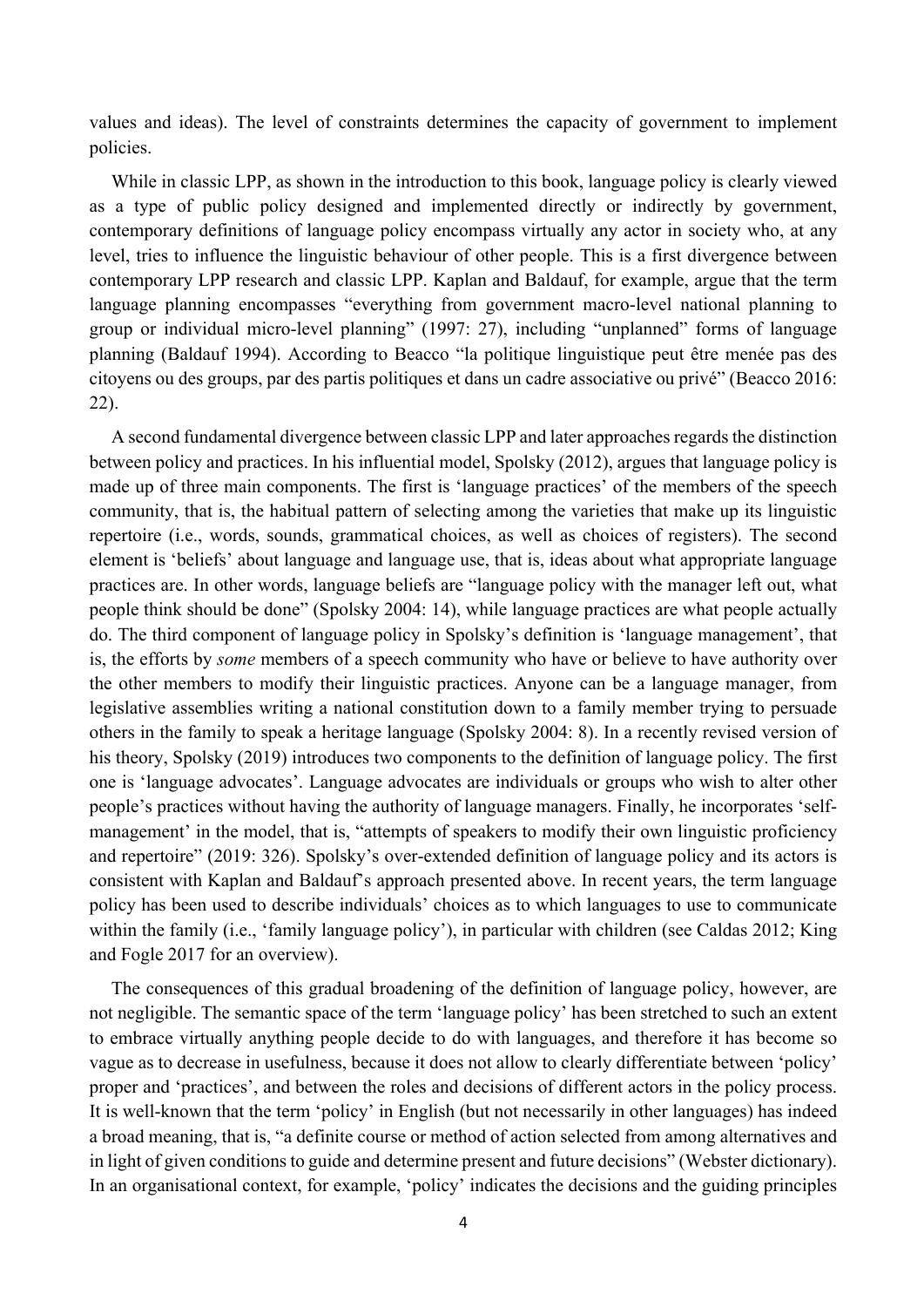of the organisation about a certain question. One can refer to the 'baggage policy' of an airline to refer to the decisions about the size and the weight of passengers' baggage, or the 'smoking policy' of a train company, or the 'privacy policy' of a website. In this sense, it is roughly equivalent to 'rules' or 'regulations'. This breath of meaning, however, does not help in defining the boundaries of LPP with respect to other disciplines, in particular sociolinguistics. What are the differences and the boundaries between LPP and sociolinguistics if policies and practices are conflated? As Johnson (2013:23) correctly asks, what is not language policy, then?

 In the public policy approach to LPP these differences are clearer. Individuals do not make 'policies'; they take decisions which result in *practices*, and these practices are the object of study of sociolinguistics and the sociology of language.<sup>3</sup> By contrast, a government's decisions involving languages result in *policies*, and these are precisely the object of study of a public policy approach to LPP. For example, a man who decides to reduce his consumption of cigarettes from 20 per day to just one because activists of an association for the prevention of lung cancer convinced him to do so is not changing his 'smoking policy'; he is just changing his habits and trying to quit smoking. From a public policy perspective the term 'family language policy' means a public policy carried out by the government to explicitly influence families' language decisions (e.g., organising language courses to preserve heritage languages and promote their use at home), while in current LPP research this term is generally defined as "explicit and overt planning in relation to language use within the home and among family members" (King and Fogle 2017). From a public policy approach, however, decisions of a father and a mother as to what languages to use or not with their children at home, no matter what the government thinks about these choices, are viewed as practices, actual individuals' behaviour. Such individuals' practices are simply the result of conscious decisions at the individual level (as opposed to a purely impulsive reactions, e.g., dictated by immediate danger or fear) that people able to reason routinely do in their lives. They are not comparable with an institutionalised political process that typically produce documents or guidelines and involves the action of government. By the same token, if some family members try to convince the other members of the family to recycle more and better differentiate waste disposal, they are just making private decisions resulting in a certain conduct. Labelling this as an 'environmental family policy' does not change the fact that we are dealing with the study of actual individuals' decisions and practices. fact that we are dealing with the study of actual individuals' decisions and practices. Influencing people's behaviour is usually the *target* or the outcome of public policy, but it is not

 part of public policy itself. Clearly, there are strong relationships between LPP in the public policy approach and sociolinguistics (see Section 3). A sound understanding of individuals' practices is crucial to plan policy, and the outcomes of a public policy are evaluated precisely in terms of their capacity to affect the evolution of individuals' practices and representations. But the two things are epistemologically and theoretically different. epistemologically and theoretically different. Spolsky's model, therefore, is certainly useful to study the ecology of language in a community,

 and to characterise the role of various agents in influencing language change, but it does not provide a suitable theoretical framework to examine public policies targeting languages. Studying LPP from the public policy approach means focusing on the action of government, to identify and explain the different phases of policy-making and how these phases are related to each other. It also means

<sup>&</sup>lt;sup>3</sup> For traditional approaches to sociolinguistics, I refer to Ammon, Dittmar, Mattheier, and Trudgill (2004), and Bayley, Cameron, and Lucas (2013). Poststructural approaches to the study of 'language and society' are presented in García, Flores, and Spotti (2017).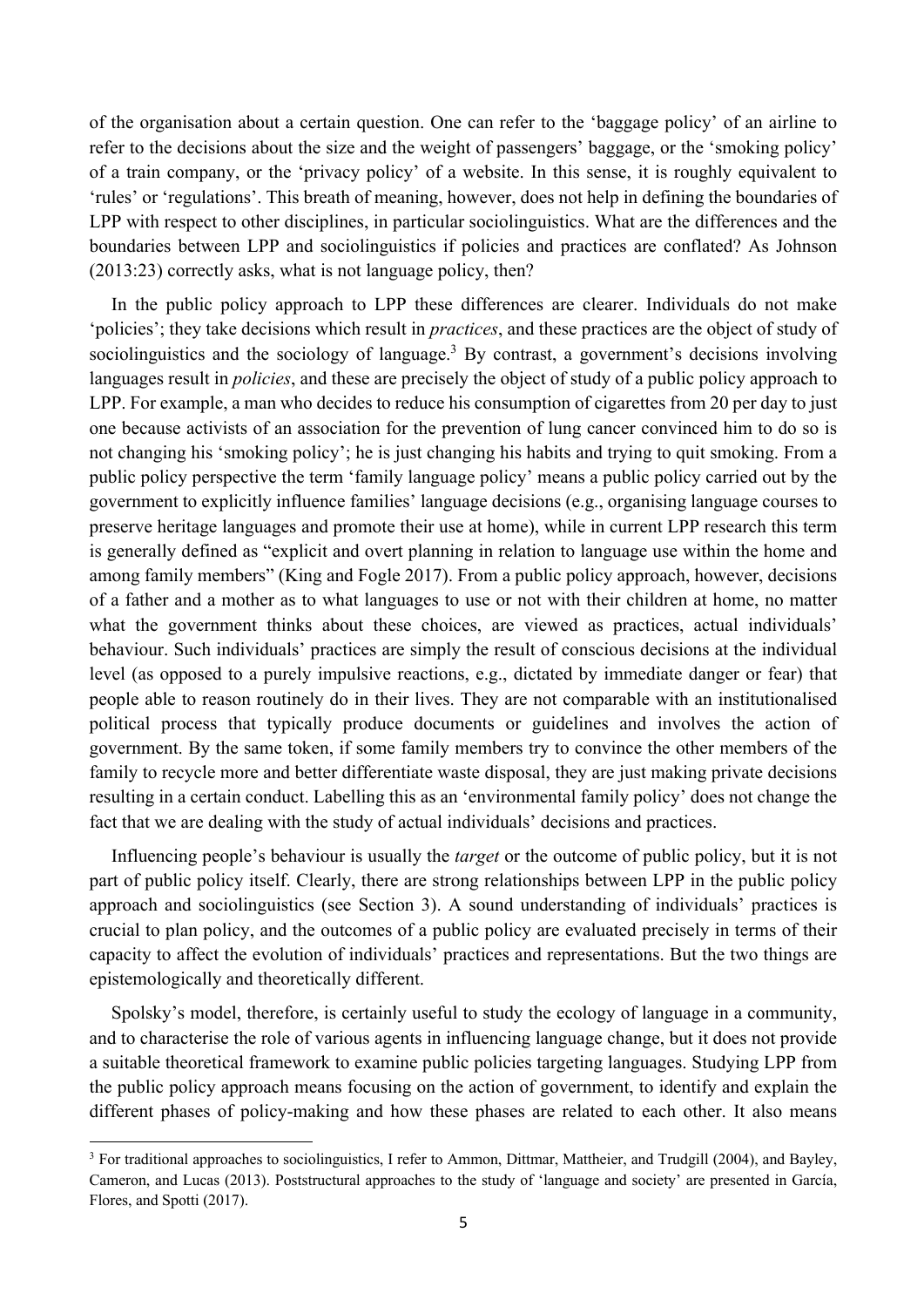examining how different types of actors influence the process that leads to government decisions, and what the impact is of non-discursive factors (e.g., the strength of the administrative apparatus of the state) on the policy process. Moreover, it requires an understanding of what the determinants of a good policy design are, and this involves the study of the different policy instruments designed or developed in order to implement those policies, (e.g., taxes, information campaign, financial incentives, and regulations), as well as the indicators used in monitoring language policy implementation. Finally, it requires empirical study of the effects of policy on the evolution of people's linguistic practices and representations. This framework is better provided by the 'policy cycle' briefly presented in the next section. A fully-fledged and a more in-depth application of the policy cycle model to the study of LPP is contained in the various chapters of the *Routledge Handbook of Language Policy and Planning* (Gazzola, Grin, Cardinal, and Heugh 2022, forthcoming), to which the reader can refer.

#### 3 The Policy Cycle Framework

 Planning is seen as a decision-making activity for applied problem-solving. It is generally structured in several phases: problem recognition, proposal of solution (which includes the ex-ante assessment of the advantages and disadvantages of alternative solutions), choice of solution, putting solution into effect, and monitoring results. This model was adopted by the pioneers of LPP, particularly in the field of corpus planning (see Jernudd and Das Gupta 1971; Rubin 1971).<sup>4</sup> Recall that in classic LPP the term language planning was defined as a planned action of authorities to solve 'language problems'. This model mostly disappeared from mainstream LPP research because of the 'critical turn' (see the introduction to this book), thereby entailing a gradual decoupling of LPP from public policy studies, and a subsequent neglect of the massive literature in this field.

 The policy cycle model is derived from the operationalisation of the applied problem-solving model to public action. Although it has been subject to various criticisms in public policy studies (see the review in Jann and Wegrich 2007), it is still the standard heuristic model employed to characterise and examine the different steps of the policy process, as well as the relationships between them. The policy cycle model presents policies as sequential parts or stages that correspond to applied problem- solving. These steps are (1) problem emergence, (2) agenda setting, (3) consideration of policy on what has been done and the results obtained. Evaluation can lead to the successful conclusion of a policy if the problem has been solved, to a redefinition of the public policy itself or to its eventual abandonment. In short, evaluation can be the end point of a programme and at the same time a new options, (4) decision-making, (5) implementation, and (6) evaluation. Evaluation provides feedback starting point.

 There are some differences in the literature about the exact definition of each phase. Some contributions merge steps 3 and 4 into one single phase called 'policy formulation and adoption'(Mintrom and Williams 2013; Knoepfel *et al* 2015), and this is the choice made in this chapter too. In other contributions, the first phase is not included in the policy cycle because it is

<sup>&</sup>lt;sup>4</sup> For example, see various chapters in the section "A General Approach to Language Planning" in the book edited by Rubin and Jernudd (1971a). The oldest academic journal of LPP, "The World Language Problem". (La Monda Lingva Problemo, in its original Esperanto version) was founded in 1969 and renamed 'Language Problems & Language Planning' in 1977.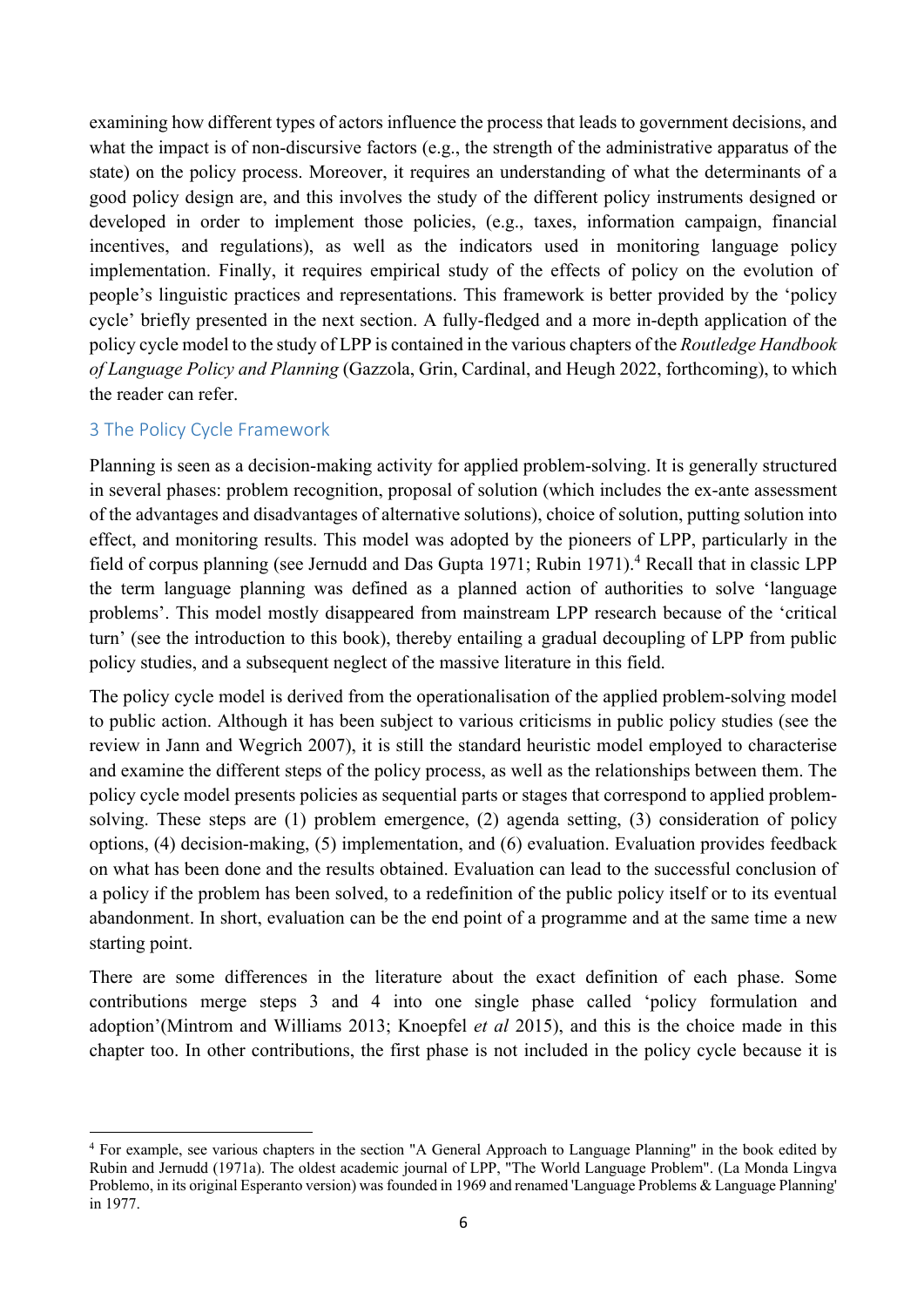preliminary to public policy process proper (Howlett *et al.* 2020). This gives the circular flow chart shown in Figure 1 that will be named the 'language policy cycle'.

*Figure 1: The language policy cycle* 

#### INSERT FIGURE 1 HERE (see end of this paper)

 In order to avoid misplaced criticisms, it is important to clarify how this model can be used in LPP research and in practical language planning. The model has two main functions. First, it can be used by researchers to describe and interpret the language policy process, because it offers a systematic view of the different stages in the process leading from public and political debate to the design, implementation, and evaluation of language policy. The policy cycle framework "facilitates an understanding of a multidimensional process by disaggregating the complexity of the process into any number of stages and sub-stages, each of which can be investigated alone or in terms of its relationship to any or all the other stages of the cycle" (Howlett *et al.* 2020: 12). In addition, it is versatile, because it can be used at different levels of policy making, from the local to the international, and it facilitates comparative analyses. Finally, it is inclusive, in the sense that it permits the examination of the intertwined role of different actors, ideas, and organisations involved in language policy formulation, and not just governmental units formally charged with the task.

 It is important to emphasise that the model does not have the ambition to precisely reflect actual policy making. Policymakers do not always address and solve public problems in this systematic and linear way; they can skip some steps. For example, some decisions are never implemented and some choices may be made before the debate or the agenda-setting phase. What is presented in the policy cycle, therefore, is an abstract and ideal version of the policy process. The model does not prescribe that all phases should and will be followed, but simply that the policy process typically involves different stages, and that these stages can be studied on their own or in relation with other stages. In sum, the model is useful to organise knowledge about the policy process, its actors, and outcomes.

 The second function of the model is to assist policy makers in actual language planning, by clarifying the phases and the challenges of the policy process. In this perspective, the model can be used as a practical guide, in particular in the stages of policy design, implementation, and evaluation. Recent examples of application of this framework include UNESCO's "Global action plan of the International Decade of Indigenous Languages 2022-2032" (UNESCO 2021), and the "General Language Policy Plan for the Friulian Language 2021-2025" of the Autonomous Region Friuli-Venezia Giulia it Italy (ARLeF 2021).

#### 3.1 Emergence of a language issue

 The emergence and awareness of a language problem in society (in the sense of 'issue', as clarified above) is the preliminary stage of the cycle. This phase refers to the public debate about languages in society in the broad sense of the term. The public debate can encompass different public and private actors including the media, associations, employers, activists, and individual influencers. The public debate can concern a question that is perceived by someone as problematic. For example, speakers of a minority language feel discriminated and ask for public support to their language; the export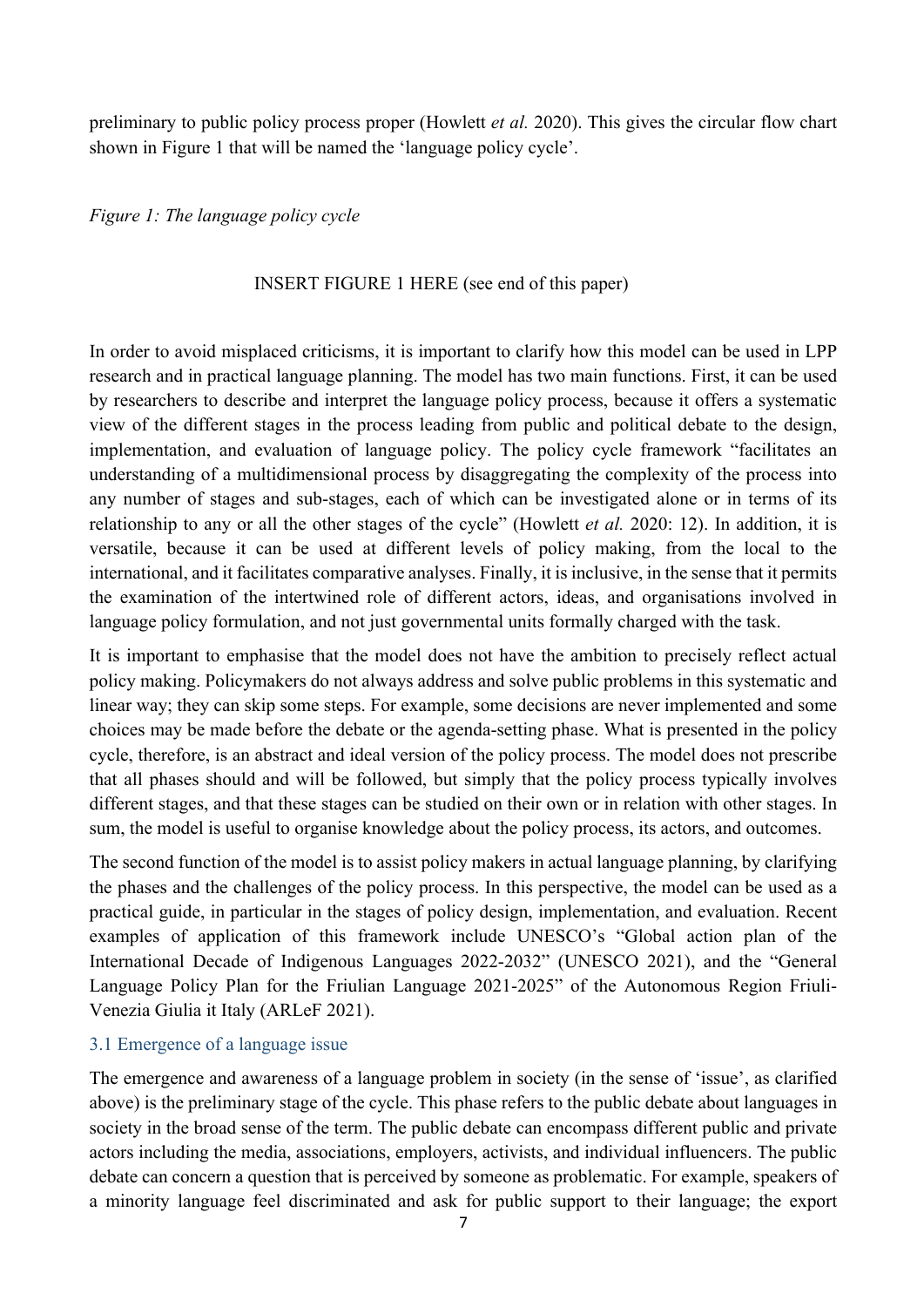industry complains about the lack of good skills in foreign languages; families in a region ask for more opportunities for pupils to learn second languages in schools; or human rights activists raise the issue of the social and linguistic integration of adult migrants.

 This phase is preliminary to the public policy proper because political and institutional actors have not yet taken a clear position on the issue in question. However, it is important to study if, how and why a certain issue becomes the subject of public debate, in order to understand the origins and the context of language policies. In liberal democratic societies, in particular, if an important linguistic issue emerges in society, it is likely that sooner or later some politicians will take an interest in it and try to translate it into votes by promising to deal with it. In authoritarian countries, however, the public debate may be absent or heavily constrained.

 In LPP research, the study of this phase benefits from the inputs of various disciplines, including perspective is indeed required to understand why and how a language question becomes a public sociolinguistics, politics, law, history, economics, educational study and philosophy. A broad issue.

#### 3.2 Agenda-setting

 Agenda-setting is the first stage of public policy proper. It refers to the process by which public problems come to the attention of governments. A *public* problem cannot be defined as such if it is not part of a political agenda. During this phase, the government, political parties, and public organisations debate and propose solutions to the language issue raised. This is a crucial phase of a language policy. In the public policy approach, as shown in Section 2, a language policy is such only if it involves the government (in the broad sense of the term, i.e., not only the central government, but also regional and local governments and public bodies).

 The agenda-setting phase is eminently political. The implication of this for LPP research is that studying agenda-setting means examining how and why a language policy question has been framed in a certain way, and why it has been placed on the agenda of the questions that deserve government's attention. Whose interests have been manifested, overtly and covertly? What concepts and notions have been used, possibly coined in that debate? Here, the study of discourse and ideology is indispensable to understand the issues at stake. Political science, political theory, media studies, and social psychology can provide central contributions to understanding this stage of LPP, as well as its relationships with the previous step. Research methods such as discourse analysis (Wodak 2006) and Q-sorting (Lo Bianco 2015) are very useful in the study of agenda setting (on research methods in LPP, see Hult and Johnson 2015).

#### 3.3 Policy desing and adoption

 Policy design and adoption is the actual core of language policy. In this stage, policy makers clarify the goals and means of a policy, how specific measures will deliver certain effects, for whom, under what conditions, at what material and symbolic costs, and delivering what kind of benefits. Policy design usually implies the elaboration of alternatives (including the status quo) to address the public issues at hand, and this is followed by choice of one of them (including doing nothing). The selection of the preferred course of action is simultaneously influenced by various contextual factors, including the degree of urgency, and the type of complexity of the issues that policy is expected to address. Actors involved in policy design and adoption are typically senior civil servants, senior advisors and, of course, elected politicians who must make the final decisions.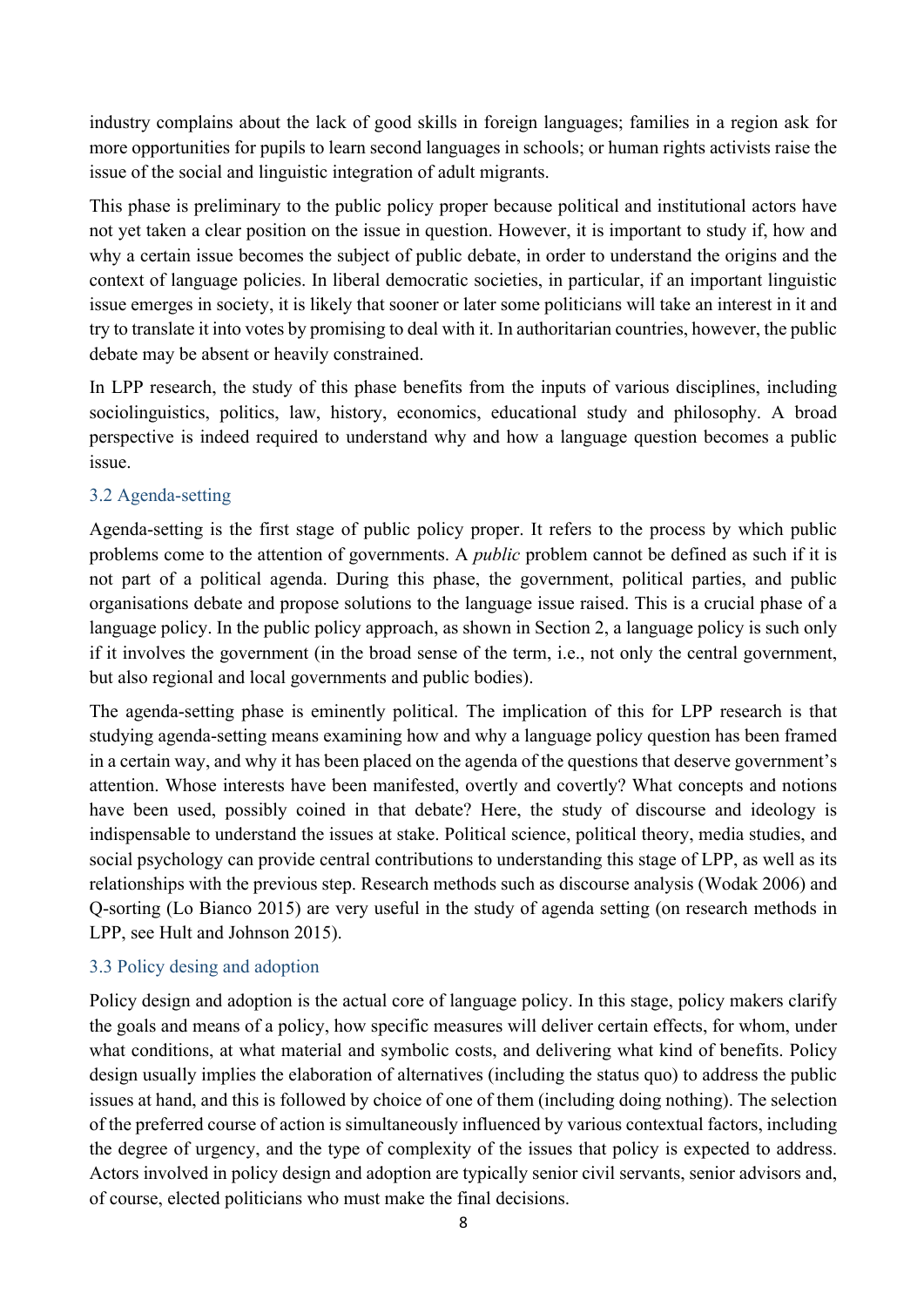From the point of view of LPP research, this phase benefits from input from any relevant discipline in the social sciences and humanities that can help to critically examine existing policy plans or to assist decision makers in the formulation of alternatives (the list includes applied linguistics, law, sociolinguistics, educational sciences, economics, public administration and political sociology).

 Policy design would require an entire chapter on its own. In this section, I will briefly recall its most important elements, that is, the development of a programme theory, the selection of language policy instruments, and the design of a system of indicators.

*The programme theory*. The programme theory of a public policy (or programme) is defined as the conception of what must be done to bring about in intended changes. As such it is the the conception of what must be done to bring about in intended changes. As such it is the foundation on which every program rests […] Whether it is expressed in a detailed program plan and rationale or is only implicit in the program structure and activities, the program theory explains why the program does what it does and provides the rationale for expecting that doing so will achieve the desired outcome (Rossi *et al.* 2019: 59-60).

 The programme theory is known under different names, e.g., 'theory of change' or 'logic models'. It is a theory about change because it spells out the expected cause-effect relationships between the policy input and its outcomes, that is, how means relate to goals. As noted in Section 2, the content of a policy is made of a selection of *goals* and of *means* to achieve them. Recall that *inputs* are all means mobilised for the implementation of a policy, e.g., financial, human, and material resources. An *output* is the direct product of a policy, that is, what is funded and achieved (or realised) through the resources allocated to the policy. *Outcomes* or results are the final effects of a policy on the directly concerned actors. For example, the output of a policy aimed at promoting the usage of a minority language through the media is the number of hours of television programming in the minority language, or the number of printed copies of a magazine. The outcome is measured in terms of speakers, i.e., in terms of actual viewers of the TV programme and readers of the magazine. When the policy outcomes achieved correspond to the policy objectives, the policy is effective.

 The programme theory should not be understood as a rigid, deterministic, top-down plan that the decision-maker drops on the sociolinguistic reality from above, as sometimes has been mistakenly argued. Rather, the programme theory is a working tool to prevent language policy from becoming a disconnected list of individual measures with undefined effects. Preparing a programme theory is not a mechanical exercise, its development interacts with political imperatives from governments and political parties.

 Assessing the programme theory of a language policy entails explaining how inputs are logically (or at least plausibly) connected with outputs and with outcomes, that is, how the language policy measures are expected to influence the evolution of the practices and attitudes of the beneficiary actors. A programme theory is a central part of any public policy because it should spell out the assumptions about how resources and activities will lead to expected results. As Rossi *et al.* note,

 if the program's goals and objectives do not relate in a reasonable way to the social conditions the program is intended to improve, or the assumptions and expectations embodied in the program's design do not represent a credible approach to bringing about that improvement, there is little prospect that the program will be effective (Rossi *et al.* 2019: 60).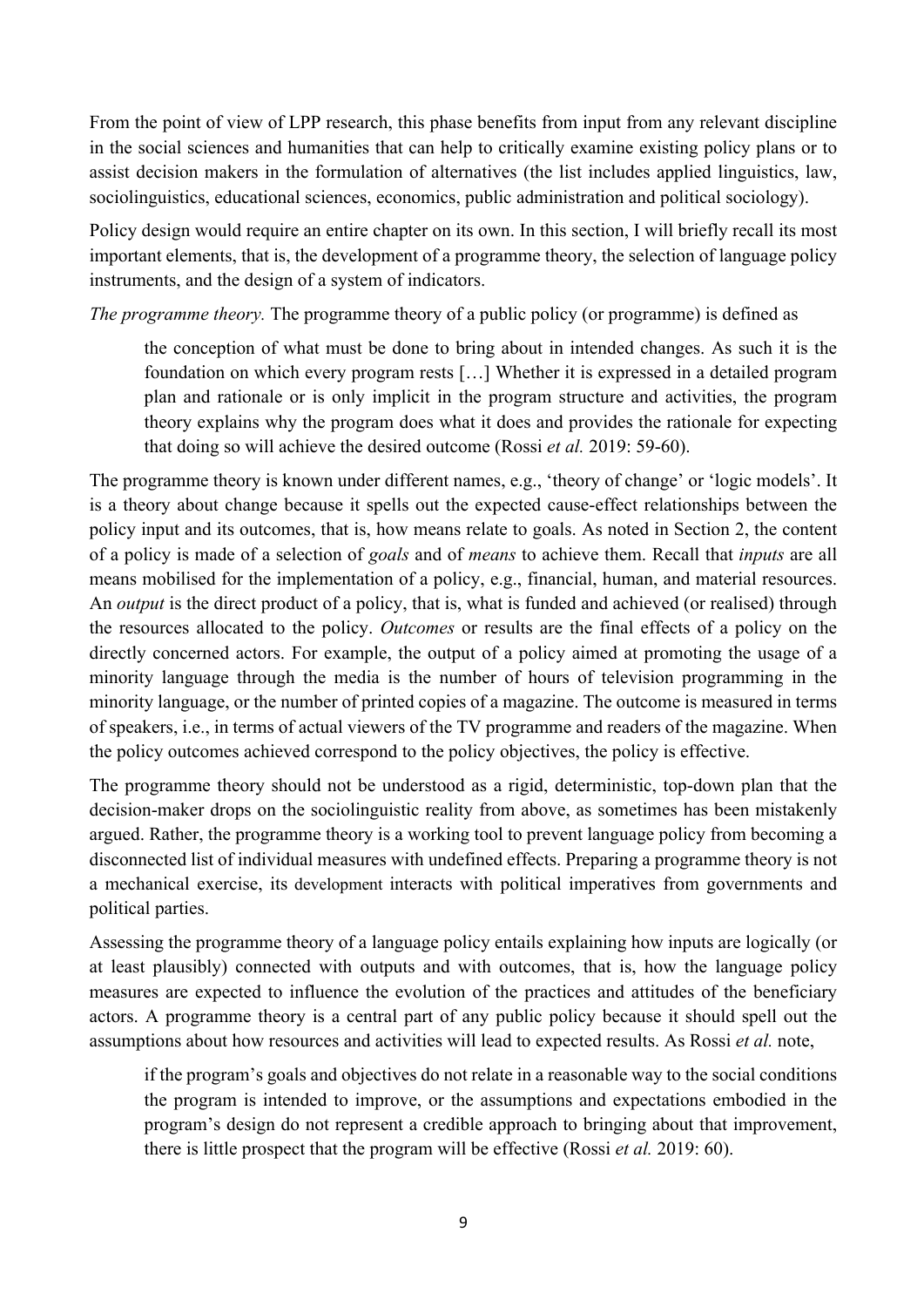While simplistic assumptions about people's behaviour and representation should be avoided, "no major insight is gained by simply mentioning the fairly obvious fact that reality is complex and that the density of interconnections between processes is boundless" (Grin 2003a: 42).

 In policy design, the best way to outline a programme theory is usually by working backwards, that is, starting from the objectives and then design the path to achieve them given the resources available. The programme theory of a policy can be explicit if a language policy is overt, or implicit in covert language policies.

 Although the methodological challenges of "actual planning" (to use Joan Rubin's words) - establishing goals, selecting means, and predicting outcomes - were already clear in the early days of the discipline (see Rubin 1971; Thorburn 1971), the systematic examination of the programme theory of language policies from a public policy perspective is more recent. See, for example, Grin (2003b) for policies aimed at protecting and promoting minority languages, and Gazzola (2016) for the promotion of multilingualism in the public administration.

 *Policy instruments.* Policy instruments are the concrete means "by which governments attempt to induce individuals and groups to make decisions and take actions compatible with public policies" (Schneider and Ingram 1990: 527, quoted in Landry and Varone 2005: 108). A public policy plan should define a combination of instruments that are suitable to achieve the policy goals. In public policy studies it is common to make a distinction between four types of policy instruments, depending on the resource the government uses. This is after the taxonomy developed by Christopher Hood (Hood  $1986$ ).<sup>5</sup> The first resource is named 'authority'. This resource is used in direct regulations based on prohibitions, obligations, the granting of rights and the application of sanctions. The second resource available to government is 'treasury'. There are several examples of policy instruments based on the exploitation of this resource such as grants, subsidies, and taxes. Hood names the third resource 'nodality', and it refers to the fact that the government is a key nodal link in the policy network, and it can both receive, disseminate or hide information in accordance with its position in the informal and formal information channels of the network. There are different examples of policy instruments that use this resource, e.g., setting benchmarking, and organising information campaigns, or, on the other extreme, censorship. The fourth resource consists in the organisational capacity of the public apparatus, which can provide goods and services directly (typically via the public administration) or contract out to entities linked to it by contractual ties.

 In Gazzola (2021), I have defined 'language policy instruments' (LPI) as the set of policy instruments used in LPP, that is, the means by which governments deliberately attempt to influence the status, the acquisition and the corpus of a language with a view to inducing individuals and groups to change their linguistic practices and attitudes in a certain direction that is consistent with the objectives of a language policy. The direct language regulation of labels and commercial signs is an example of a language policy instrument using authority resource. Subsidizing publications in a minority language is an example of language policy instrument using treasury. An information campaign to reduce stigma associated with the use of a minority language – e.g., informing speakers about the possibility of using it for official purposes – is an example of policy instrument using the nodality resource. Bilingual front offices are a straightforward example of this language policy instrument using the resource 'organisation'.

 $<sup>5</sup>$  The taxonomy is generally known with the acronym "NATO" for nodality, authority, treasury, and organisation.</sup>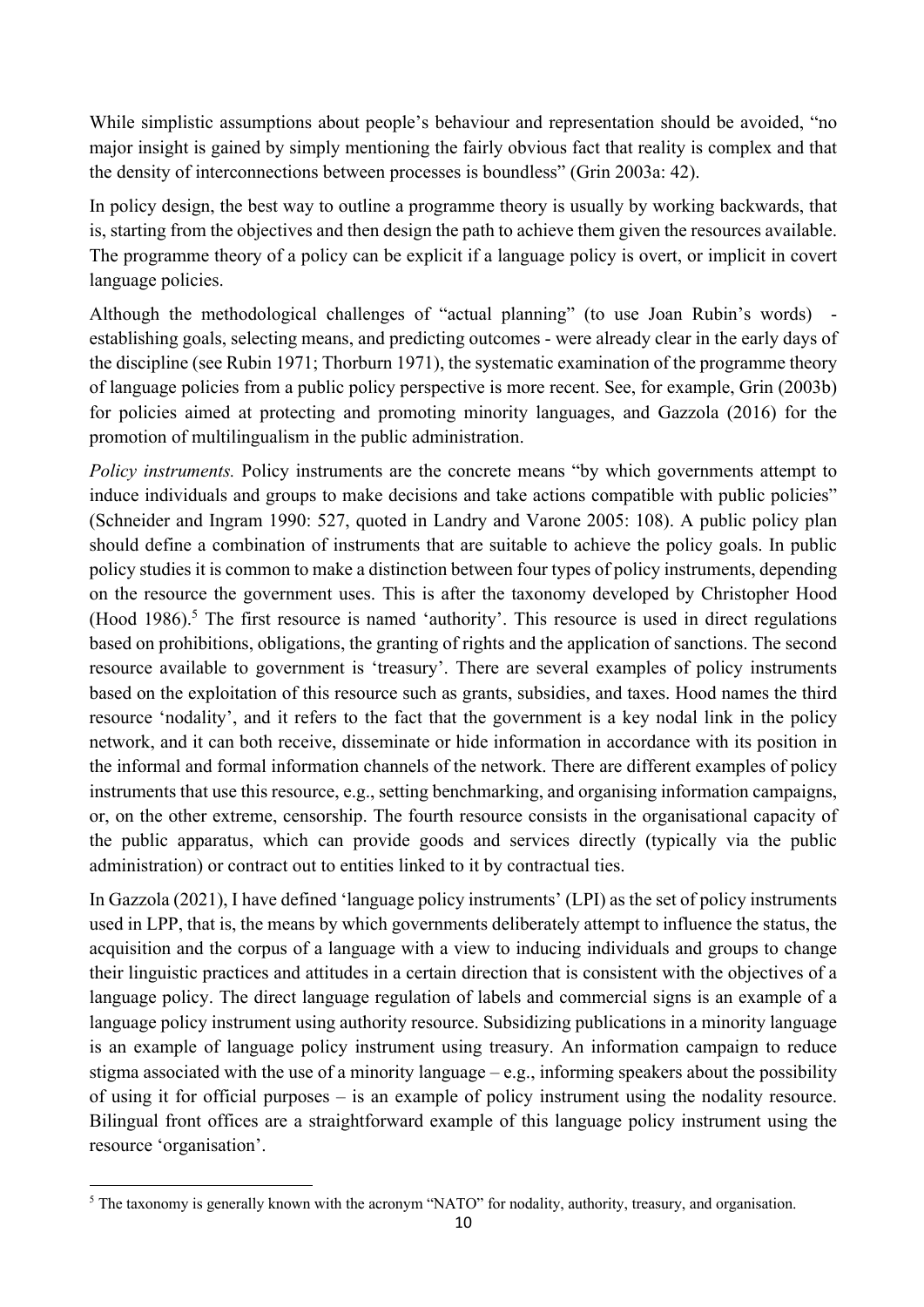Usually, any language policy makes use of a complex set of LPI. A policy of promoting bilingualism in the public administration of a country or region, for example, may be based on instruments of a regulatory nature such as giving preference to candidates who have a certificate of knowledge of the minority language. A financial instrument such as the bilingualism bonus (i.e. an annual salary bonus for bilingual staff) is implemented in Canada, Belgium, Slovenia, and some regions in Northern Italy to promote language acquisition among civil servants (Maltais 2018; Mazzacani 2021). Free language training for officials who must learn a co-official language is an organisational tool. An awareness- raising campaign to solicit applications for civil service from native speakers of minority language is an example of a language policy instrument that uses an information-persuasive mode. For a discussion about language policy instruments in a comparative perspective, see Cardinal, Gaspard and Léger (2015), Gazzola (2021), and Cardinal (2022, forthcoming).

 *Indicator system.* Indicators are a very important component of policy design. Without a system of indicators that translate data into meaningful information we are not able to check whether the policy is developing as planned and is leading to the expected results. A system of indicators requires a corresponding data collection system to populate them. The information system of a language policy is defined as the set of indicators used and the procedures for collecting and processing data. A system of indicators must include input, output, and outcome indicators. The latter are the most common type of indicators because they refer to the objectives of a language policy, e.g., promoting the knowledge and use of a language in society.

 A broad language policy usually requires a sufficiently comprehensive set of indicators that reflect and represent different aspects of the complex target variables, for example, linguistic vitality, language use, and linguistic justice. The methodology of indicator design consists of breaking down complex variables into a set of simpler dimensions that can eventually be translated into measurable indicators (see Gazzola and Grin 2017: 97-100 for details). The variable 'language use', for example, can be broken down into 'number of speakers' and 'frequency of use' and these sub-variables can in turn be articulated into areas such as family, friends, work and official uses (Iannàccaro and Dell'Aquila 2011).

As Maggino and Zumbo note,

 the process of measurement in the social sciences requires a robust conceptual definition, a consistent collection of observations, and a consequent analysis of the relationship between observations and defined concepts. The measurement objective that relates concepts to reality is represented by indicators. From this perspective, an indicator is not a simple crude bit of statistical information but represents a measure organically connected to a conceptual model aimed at knowing different aspects of reality. (2012: 202).

 In other words, indicators are not mere numbers; instead, they are measuring tools that acquire meaning within a given programme theory.6

#### 3.4 Implementation

 The implementation phase refers to how governments put policies into effect. Implementation is the set of processes which, after formulation and adoption, are aimed at achieving the objectives of the

<sup>&</sup>lt;sup>6</sup> Indicators are the object of a vast literature in the social sciences, see Land, Michalos, and Sirgy (2012) for an introduction.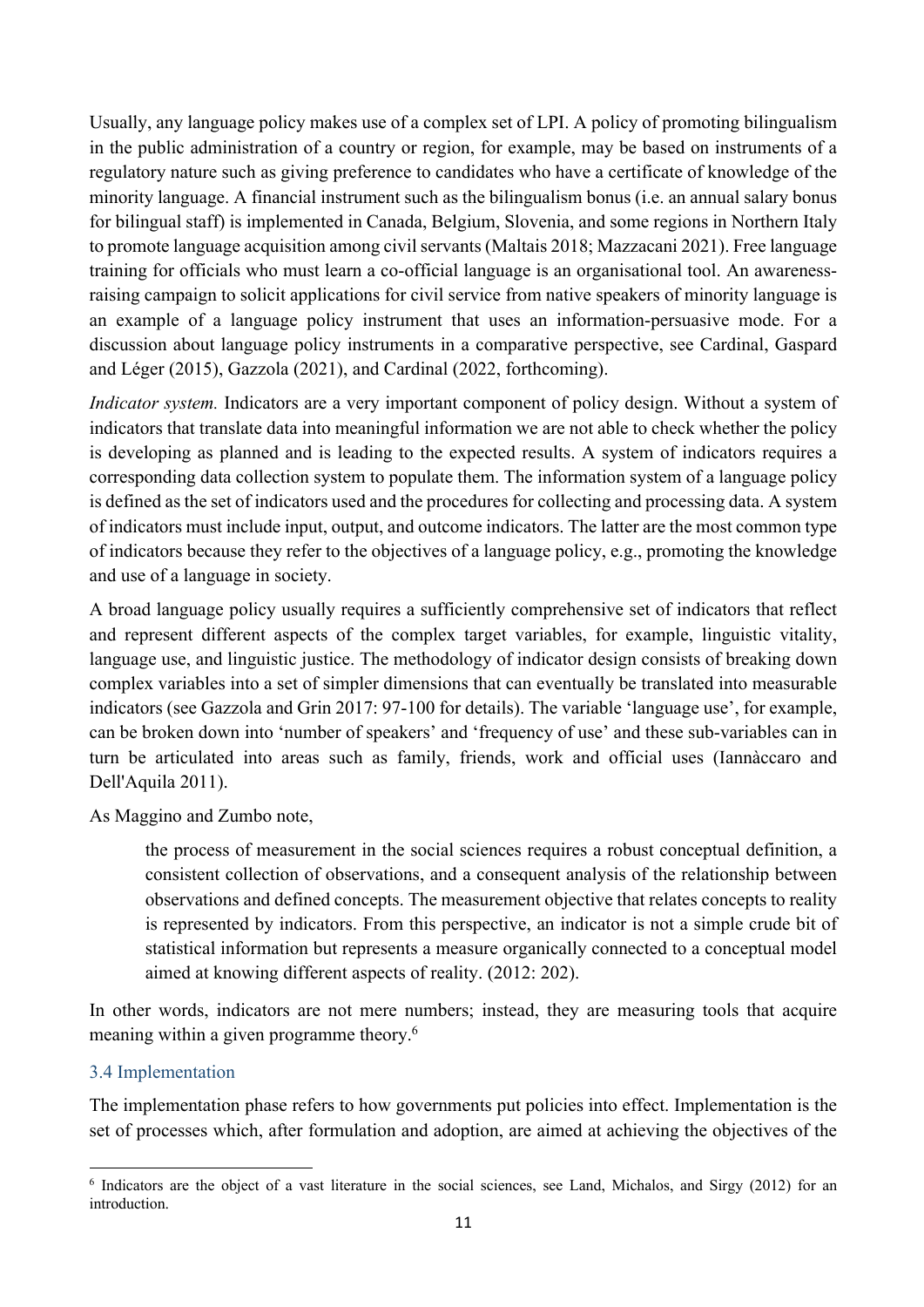language policy. The implementation produces outputs and outcomes. Policy implementation can involve the development of specific action plans to steer and manage the implementation of language policy. Such plans concretely indicate who should do what, when and how. It would be misleading, however, to look at this phase as a mere execution of pre-determined instructions. Firstly, implementers, in particular middle-level managers such as school principals and heads of units, often benefit from a certain degree of autonomy and flexibility in deciding how to concretely administer policy. Secondly, the successful implementation of a public policy requires the cooperation and the direct involvement of various actors such as simple public servants, officers, teachers, and private actors or non-governmental organisations and association to which the execution of the policy has been contracted out. These actors ultimately implement a language policy plan on the ground. An excellent programme can fail if due attention is not paid to the implementation procedures, to the training and empowerment of those involved, and to the clarity of communication and information flows between those who lead and those who implement the policy. Resistance of civil servants to policy implementation can hinder the success of a language policy (see Mévellec and Cardinal 2020 for a discussion).

 The collection of data to monitor and control the implementation of the policy is called 'monitoring'. Data can be employed to populate indicators. The study of this phase includes the exam of the practical conditions of implementation and its operationalisation. It requires particular attention to be paid to matters of organisation and delivery, because language policies are typically implemented through an institutional system centred on public administration, often in interaction with other agents.

 Considerable attention has been given in LPP research to the implementation phase of language policy, and to potential tensions between official plans and their actual realisation. Different disciplines are involved in the study of language policy implementation, including the sociology of language, public administration studies, sociology of organisations, as well as different research methods, e.g. ethnography (Hornberger and Johnson 2011; McCarty 2015), that inform about actual practices on the ground.

#### 3.5 Evaluation

 Evaluation refers to the processes by which the results of policies are assessed by governmental or societal actors. Unless it is completely ignored, evaluation can provide feedback to the public debate, and its outcome may be the re-conceptualisation of policy problems and solutions, the continuation of the policy or its abandonment.

 A range of disciplines are involved in evaluation in addition to the sociolinguistic analysis of individuals' language practices and representations. Legal studies, for example, focus on the ex-post formal evaluation of compliance of the policy with the legislation in force. Technical policy evaluation focuses on the retrospective analysis of problems in policy design and implementation, and on the empirical estimation of outcomes, benefits and costs. Both qualitative and quantitative techniques can be useful in this respect. Using data collected during monitoring (and possibly other external sources), technical policy evaluation provides a final judgment on the policy based on some relevant criteria. The most important ones are effectiveness, efficiency, and equity. Evaluating the effectiveness of a language policy means understanding whether and to what extent the set objectives have been achieved. In this regard, it is important, if possible, to have reliable data and robust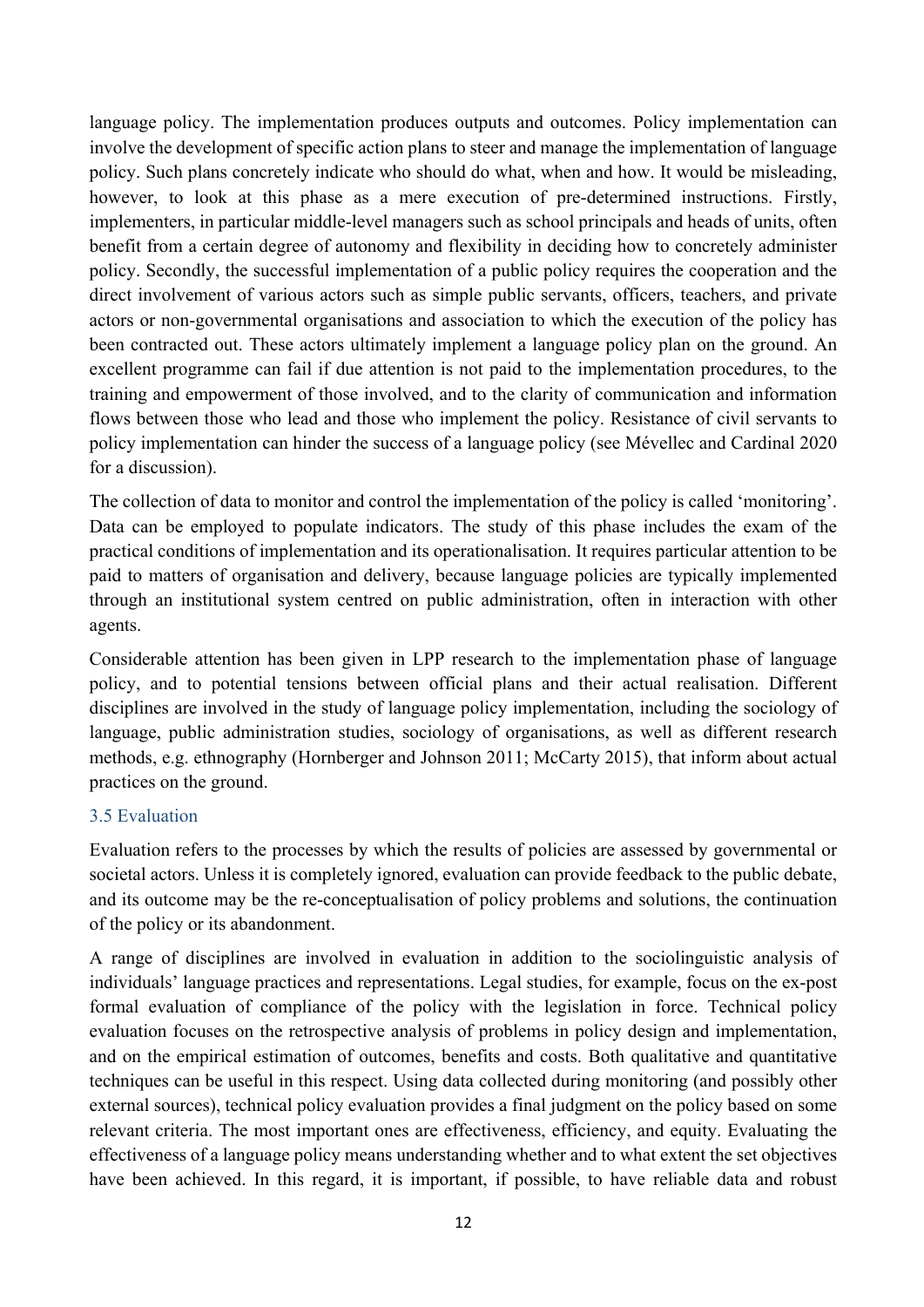analytical tools and techniques to separate the effects of the policy from other concomitant causes effectiveness) refers to the relationship between the results obtained and the resources employed. Assessing equity, in the public policy approach, does not mean carrying out an ethical examination, but rather identifying the distributional consequences that the language policy has had on stakeholders. An ex-post evaluation of the equity of a language policy plan in education, for example, could examine whether teaching a minority language in public education has been homogeneous or whether it has neglected certain groups; whether all pupils have benefited more or less equally from the lessons or whether children from disadvantaged social and family backgrounds have had (see Morgan and Winship 2015 for an overview). The criterion of efficiency (here interpreted as costdifficulties in accessing schools or online courses.

 In certain countries, the periodic technical evaluation of language policies is required by national or regional laws or regulations, see for example, Art. 8 of the "Swiss Ordinance on the National Languages and Understanding between the Linguistic Communities" (Languages Ordinance, LangO); and Art. 25 and 29 of the Regional Law 18/12/2007 of the Italian Autonomous Region Friuli- Venezia Giulia ("Norms for the protection and the promotion of the Friulian language"). See also the sixth section of the Canadian "Policy on Official Languages".<sup>7</sup>

 Evaluations can be carried out also by independent academics as part of their research. Grin and Vaillancourt (1999) study the cost-effectiveness of language policies in favour of minority languages in Wales, Ireland and the Basque Country. Cappellari and Di Paolo (2018), for example, estimate the effects of bilingual education on individuals' income in Catalonia exploiting a school reform that in 1983 established Catalan as a medium of instruction in primary and compulsory secondary schools alongside Spanish. Ramachandran (2017) finds a positive effect of mother tongue instruction on human capital formation in Ethiopia, where a reform of the language of instruction was adopted in 1994. For an overview of the literature, see Gazzola, Grin and Wickström (2016).

#### 4 Language Policy Levels and Public Policy Types

 It is worth discussion two questions that better locate the public policy approach to LPP in the relevant academic literature. The first concerns the level of analysis, that is, relationships between public language policy on the one hand, and other forms of handling multilingualism at the level of organisations on the other hand. The second question is whether there are some general aspects that make language policy unique from other types of public policies.

 The term language policy is sometimes used to describe decisions and regulations of private and public non-governmental organisations. Thus, the term 'corporate language policy' describes rules and guidelines that are "developed specifically for a business organisation or a unit within an organisation, for example the language policy of the customer service department of a company" (Sanden 2015: 1100). Language policy in higher education refers to the set of rules, decisions and course of action to deal with linguistic diversity in a university (see examples in Conceição 2020; Vila Moreno and Bretxa 2014). Note that I am not referring here to government language policy  regarding higher education institutions, e.g., South Africa's *Language policy framework for public*  higher education adopted in 2020 by the Department of Higher Education and Training.<sup>8</sup> I am

<sup>&</sup>lt;sup>7</sup> https://www.tbs-sct.gc.ca/pol/doc-eng.aspx?id=26160

 $\frac{7 \text{ https://www.tbs-sct.gc.ca/pol/doc-eng.aspx?id=26160}}{8 \text{ See } \text{https://www.gov.za/sites/default/files/gcis document/202011/43860gon1160.pdf.}$  $\frac{7 \text{ https://www.tbs-sct.gc.ca/pol/doc-eng.aspx?id=26160}}{8 \text{ See } \text{https://www.gov.za/sites/default/files/gcis document/202011/43860gon1160.pdf.}$  $\frac{7 \text{ https://www.tbs-sct.gc.ca/pol/doc-eng.aspx?id=26160}}{8 \text{ See } \text{https://www.gov.za/sites/default/files/gcis document/202011/43860gon1160.pdf.}$  See also Ngcobo and Barnes (2021).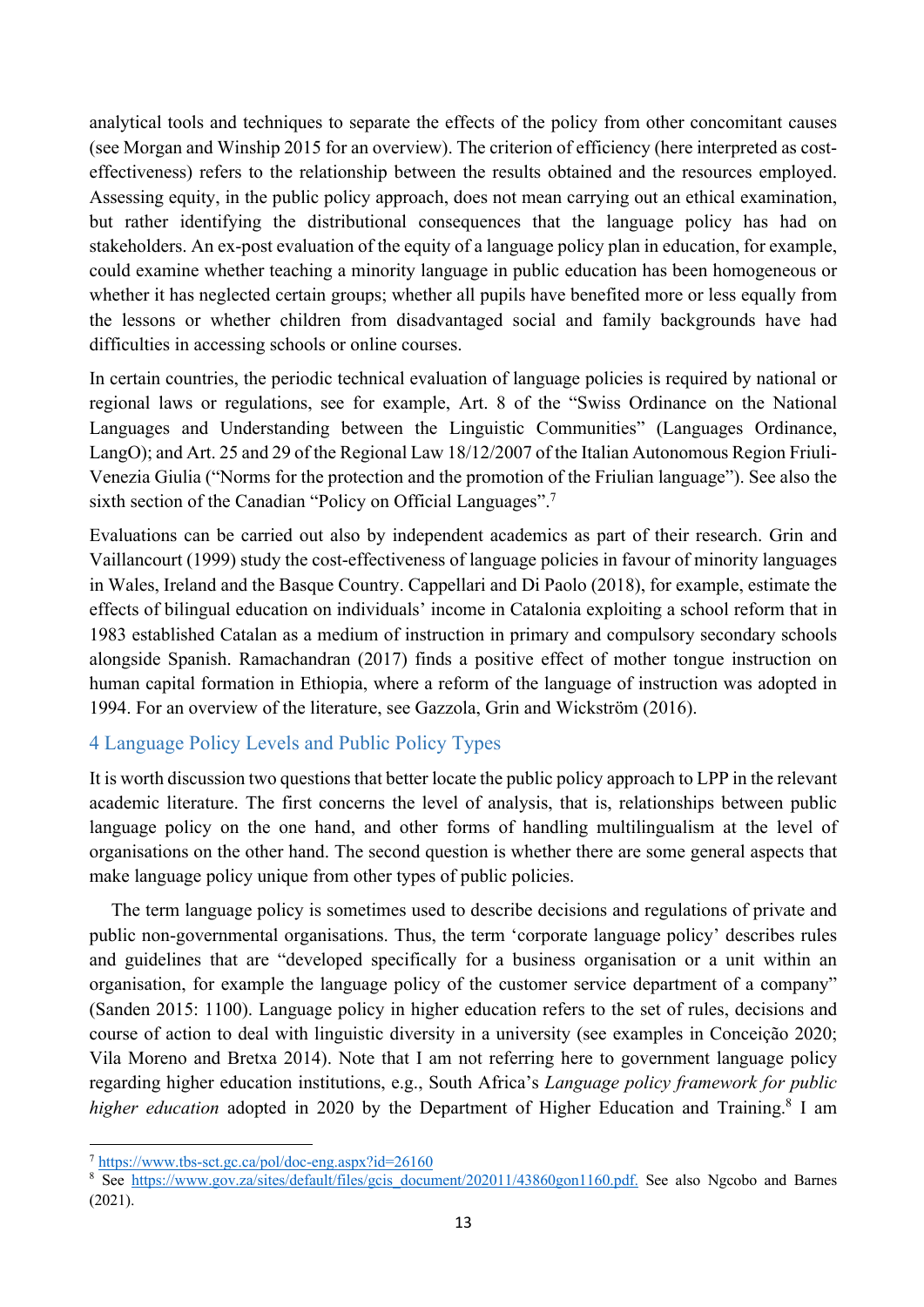referring to how single universities deal with linguistic diversity in their various activities, including the public. Language policy in the administration of higher education has become an important topic of research in the last decade, as a result of the process of 'internationalisation' of universities, which in practice has often entailed the replacement of national languages with English both in teaching and De Martino 2012; Hultgren *et al.* 2014). teaching, administration with students, dissemination of research results and communication towards research (Conceição and Caruso 2022; Wilkinson and Gabriels 2021; Gazzola 2018; Maraschio and

 From a theoretical point of view, however, the language policy of corporations and organisations are not very different from other forms of internal regulations, e.g., personnel policies. Personnel or discrimination. This type of policy is not a form of public policy but a corporate or organisational policies essentially establish internal rules, procedures and guidelines for hiring employees, governing employee responsibilities and dealing with employment problems, such as insubordination response to a certain need.

 In general, there are two aspects that distinguish governments' language policy from the language policy of organisations, i.e., the scope of the policy and its instruments. Firstly, the range of language issues addressed in government's language policy is much broader than language policies at the level of corporations, non-profit organisations, and research institutions. Official language policy can pursue broad goals that, at least from the point of view of political actors who initiate and drive the policy process, are relevant at the level of society (whether national or local). Relevant examples include establishing official bilingualism or multilingualism, promoting and supporting minority languages, teaching foreign or second languages, integrating the language of adult migrants and refugees, and promoting a national language at the international level. It is important to recall (see also Section 2 above) that the term 'government' does not include only the central executive. Language policies of businesses and organisations, by contrast, have more focused and limited goals, and they are typically a by-product of decisions aimed at pursuing the core goals of the organisation (see Grin and Gazzola 2013 for a discussion). For example, the business of businesses is business, that is, pursuing profit. The statutory goals of a university (note, I am referring to individual universities not academia as a whole) are to produce and disseminate knowledge, and to attract students. Corporate language policy and language policy of universities are functional to the achievement of these institutional goals.

 Secondly, government language policy can use a broader set of policy instruments that corporations or organisations simply do not have at their disposal. The most important one is the legitimate use of coercion. Government has the capacity to set laws, orders, and regulations, and to enforce them through the police and tribunals. Government can levy taxes. By contrast, the scope and the set of interventions on language matters that corporations and organisations can develop is generally more limited, and it constrained by existing laws and norms.

 The relationships between language policy at the macro-level (e.g., the national government official language policy) and the meso-level (e.g., corporate language policy) is a relevant and important subject in LPP research, and the reason for this lies in the complex interplay between the two levels. As Grin shows (2022), the complexity does not stem from the fact that language policy is 'difficult', but rather from the fact that the incentives and constraints faced by actors at the macro and meso levels are not necessarily aligned, and indeed they might clearly diverge. For example, some private corporations and universities may have more to gain from linguistic uniformity (e.g.,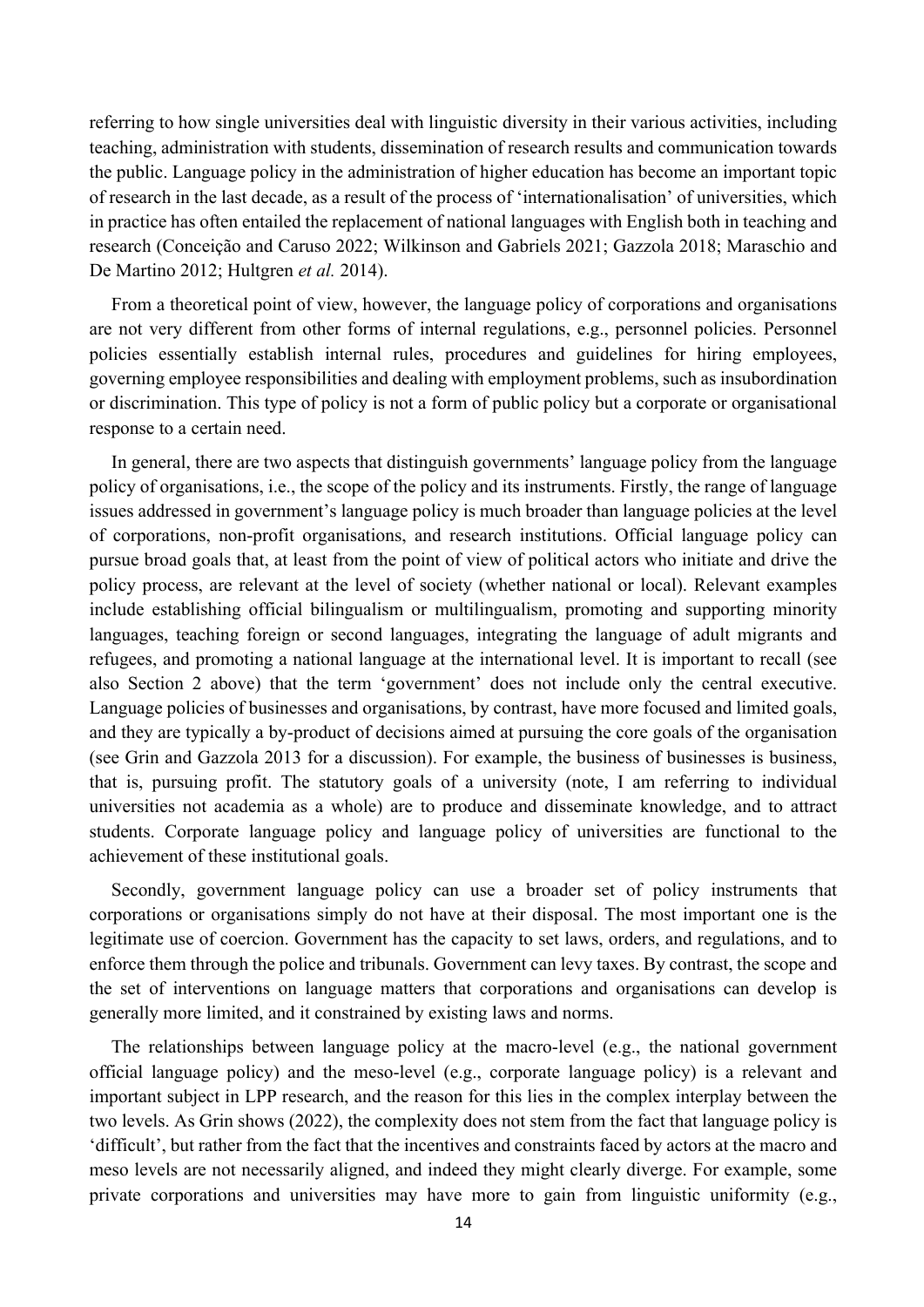promoting the use of a lingua franca in business and research), while society as a whole has an interest in preserving and promoting the vitality and the use of the national/local languages in all domains of social life.

 It is worth stressing that I do not deny that also private actors or individuals can undertake initiatives to plan a language, and that these initiatives can be influential. Lexicographers such as creation of international auxiliary languages such as Esperanto or Interlingua is another example of extreme language planning (see Gobbo, this volume). These cases, however, usually are restricted to corpus planning. Single private citizens alone do not have the means to design and implement Samuel Johnson in England and Noah Webster in the United States of America, for example, were involved in language planning by providing guidance regarding usage and perceived correctness. The decisions that significantly affect the allocation of functions of a language at the societal level.

 I conclude with some remarks about specific nature of language policy as opposed to other forms of language policy. In policy studies, a distinction is often made between *substantive* and *institutional*  policies. A substantive public policy aims at solving a problem politically defined as collective in  nature (Knoepfel *et al.* 2007), while an institutional public policy regards the transformation of State's organisation, e.g., a change in the structure of public offices or a re-organisation of human resources. Institutional public policies aim at creating the conditions for the accomplishment of the tasks of the state, including the implementation of substantive policies (Knoepfel *et al.* 2007). This distinction, however, is not always straightforward in LPP. While teaching foreign languages in schools to improve pupils' skills is a clear example of substantive language policy, the choice of a set of official and working languages and the implementation of multilingualism in the public administration of a bilingual country has *both* substantive and institutional elements. A second important difference between language policy and other forms of public policy such as the provision of unemployment benefits, public pensions schemes, or healthcare, consists in the fact that there is no zero option in language policy. Although governments may claim it practices benign neglect in regards to religions, it cannot practice it in regards to languages because governments must decide on a language in which they will conduct their business (Kymlicka 1995; De Schutter 2007). In legal and military domains (i.e., the army, police, courts and prisons), as well as in public administration (i.e., tax office and the register, the language used on banknotes, names of places), the government exerts an exclusive competence, meaning that private actors are not allowed to provide goods and services unless they are regulated by the government. In other important domains of social life such as education and healthcare, government plays often a central role. Publicly provided services in these domains require the use of at least one language to be delivered. The choice of which languages to use, however, is not a neutral act in as much as the population on a territory speaks different native languages (May 2005). As a result of the pervasive role of government in modern societies, therefore, is it misleading to oppose LPP to a *laissez-faire* stance to language matters (see Gazzola 2014 for a discussion). The correct distinction is only between different degrees of language policy intervention.

#### 5 Conclusions

 This chapter provides an introduction to the study of LPP from a public policy studies perspective. It presents the public policy approach to LPP and its relationship with other approaches in LPP research. It explains how the policy cycle model can be used both to study and to plan language policy. This model is suited to organise knowledge about the practice and the process of language planning, i.e., the design, implementation, and evaluation of language policies. It is desirable for LPP as a discipline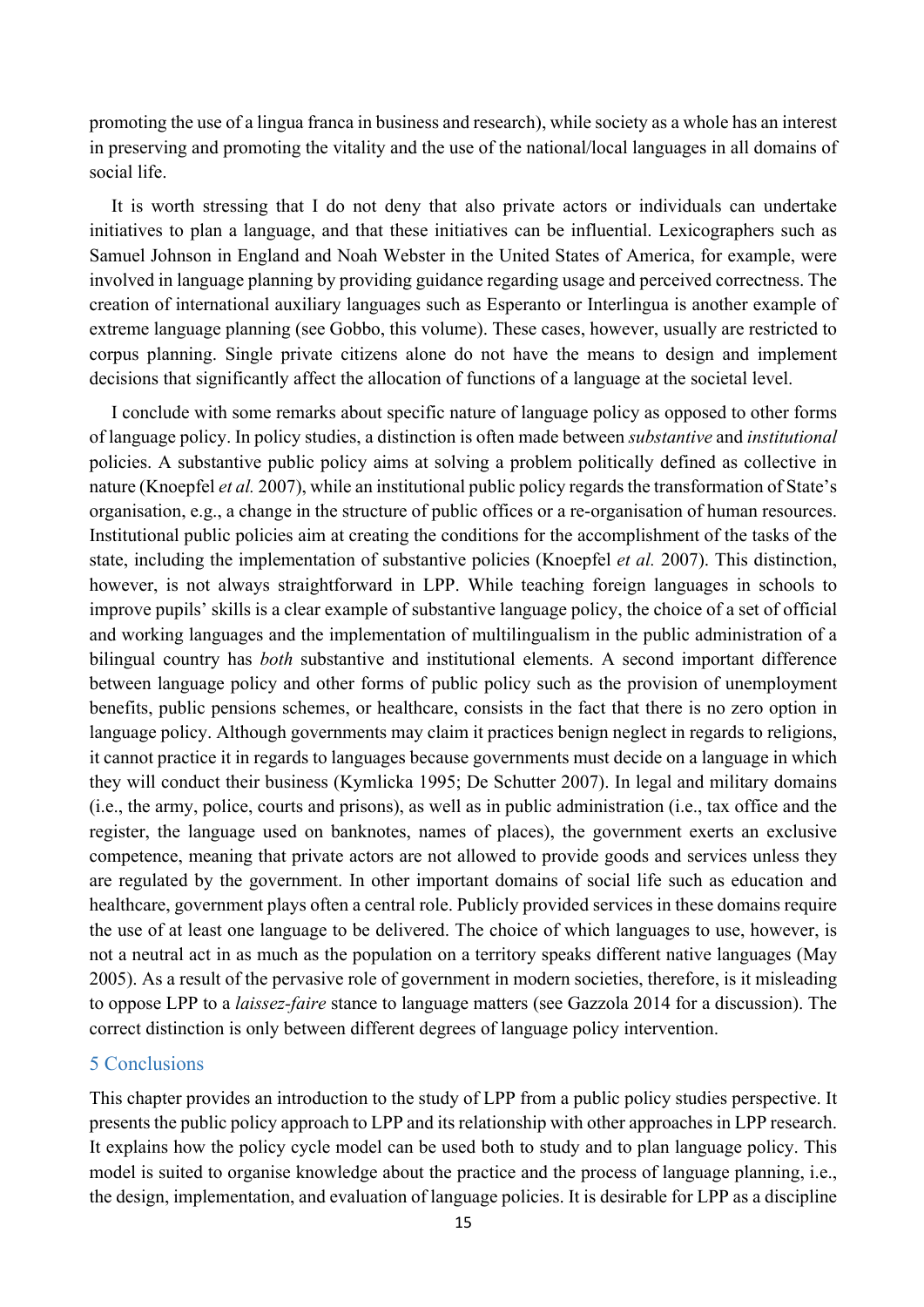is a clear demand for such expertise from public bodies called upon to plan and implement language policies. Secondly, as noted, among others, by Thomas Ricento (2006: 11), in order to advocate specific policies or policy directions scholars and decision makers ought to be able to demonstrate empirically and conceptually the advantages and disadvantages of language policies as well as their to pay more attention to theoretical and methodological contribution of policy sciences. First, there distributive effects on the relevant groups of speakers.